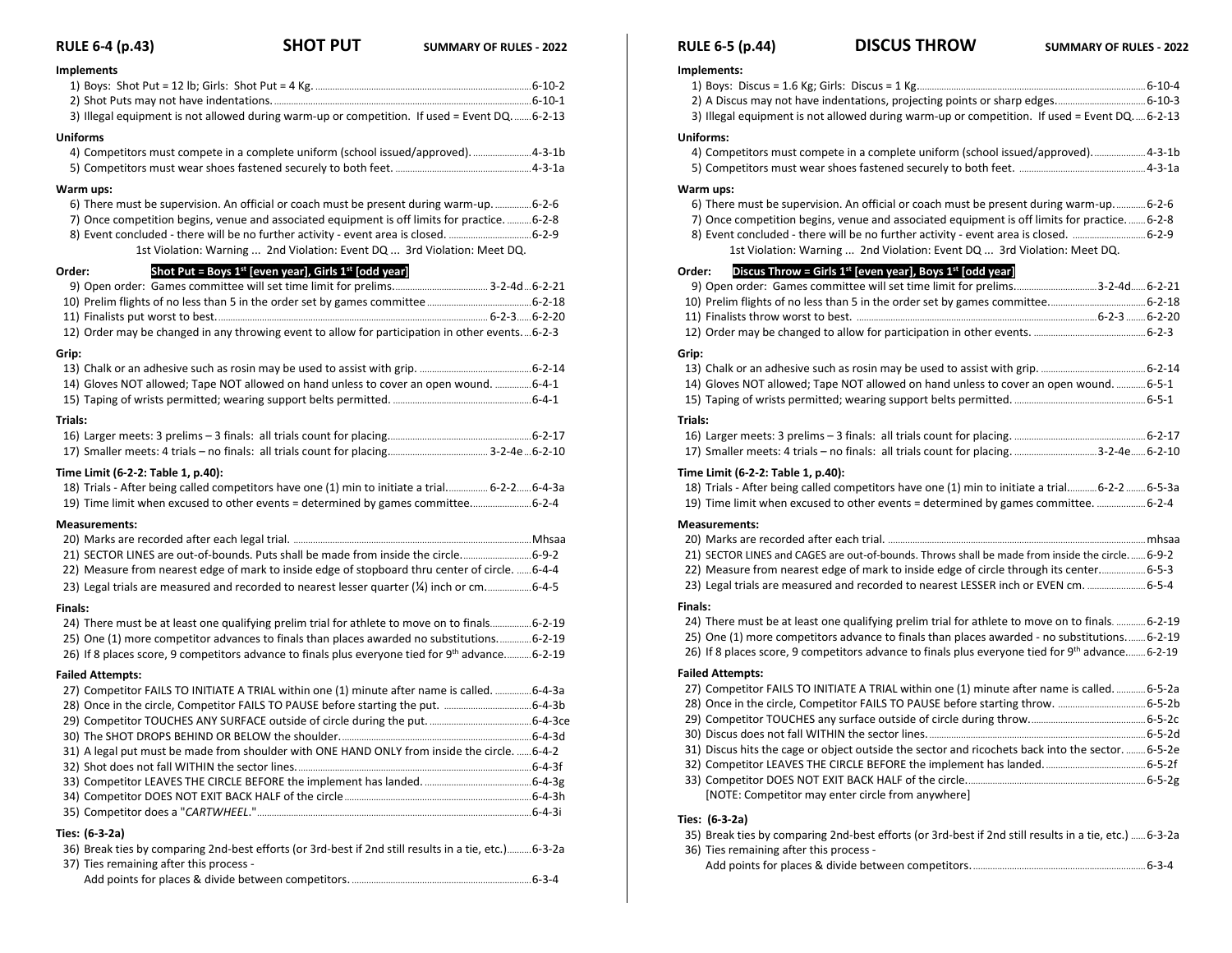# **RULE 6-7 (p.46) HORZONTAL JUMPS - LONG JUMP SUMMARY OF RULES - <sup>2022</sup>**

| <b>Landing Area:</b>                                                                                                    |  |
|-------------------------------------------------------------------------------------------------------------------------|--|
| 1) Take-off board shall be 8" (recommended) to 24" deep and 42" to 48" wide.  6-9-15                                    |  |
| 2) The landing area should be filled with 12" sand or soft material & level with the board6-9-16                        |  |
|                                                                                                                         |  |
| 4) Distance from the foul line to pit may be adjusted to accommodate levels of ability.  6-9-17                         |  |
| Uniforms:                                                                                                               |  |
| 5) Competitors must compete in a complete uniform (school issued/approved). 4-3-1b                                      |  |
|                                                                                                                         |  |
| Warm ups:                                                                                                               |  |
| 7) There must be supervision. An official or coach must be present during warm-up. 6-2-6                                |  |
|                                                                                                                         |  |
| 9) Once competition begins, venue and associated equipment is off limits for practice.  6-2-8                           |  |
| 10) Event concluded - there will be no further activity - event area is closed. 6-2-9                                   |  |
| 1st Violation: Warning  2nd Violation: Event DQ  3rd Violation: Meet DQ.                                                |  |
| Long Jump = Girls $1^{st}$ [even year], Boys $1^{st}$ [odd year]<br>Order:                                              |  |
|                                                                                                                         |  |
|                                                                                                                         |  |
| 14) Order may be changed in any jumping event to allow for participation in other events6-2-3                           |  |
|                                                                                                                         |  |
| <b>Check marks:</b>                                                                                                     |  |
| 15) The type material used for check marks is determined by the games committee. 3-2-4b                                 |  |
|                                                                                                                         |  |
| Trials:                                                                                                                 |  |
|                                                                                                                         |  |
|                                                                                                                         |  |
| Time Limit (6-2-2: Table 1, p.40):                                                                                      |  |
| 19) Trials - After being called competitors have one (1) min to initiate a trial 6-2-26-7-3f                            |  |
| 20) Time limit when excused to other events = determined by games committee6-2-4                                        |  |
| <b>Failed Attempts:</b>                                                                                                 |  |
|                                                                                                                         |  |
|                                                                                                                         |  |
|                                                                                                                         |  |
| 25) When leaving the pit, competitor touches the ground outside the landing area                                        |  |
|                                                                                                                         |  |
|                                                                                                                         |  |
|                                                                                                                         |  |
| <b>Measurements:</b><br>23) Measure marks from nearest edge of landing mark perpendicularly to the foul line.  6-7-4    |  |
| 24) The foul line may need to be extended to ensure a perpendicular measurement6-7-4                                    |  |
|                                                                                                                         |  |
| 26) Legal trials are measured and recorded to nearest lesser quarter (¼) inch or cm6-7-6                                |  |
|                                                                                                                         |  |
| Finals:<br>27) There must be at least one qualifying prelim trial for athlete to move on to finals. 6-2-19              |  |
| 28) One (1) more competitor advances to finals than places awarded - no substitutions.  6-2-19                          |  |
| 29) If 8 places score, 9 competitors advance to finals plus everyone tied for 9th advance 6-2-19                        |  |
|                                                                                                                         |  |
| Ties: (6-3-2a)<br>30) Break ties by comparing 2nd-best efforts (or 3rd-best if 2nd still results in a tie, etc.) 6-3-2a |  |
| 31) Ties remaining after this process -                                                                                 |  |
|                                                                                                                         |  |
|                                                                                                                         |  |

|          | <b>RULE 6-8 (p.47)</b>             | <b>VERTICAL JUMPS - HIGH JUMP</b><br><b>SUMMARY OF RULES - 2022</b>                                   |  |
|----------|------------------------------------|-------------------------------------------------------------------------------------------------------|--|
|          | <b>Landing Area:</b>               |                                                                                                       |  |
|          |                                    | 1) Landing pads in sections must be attached and encased in a common cover 6-9-20                     |  |
|          |                                    | 2) Bordering surfaces (concrete/asphalt) shall be padded 2" min. dense foam material.  6-9-21         |  |
|          |                                    | 3) Support bases shall be marked as to their location at the start of competition. 6-9-22             |  |
|          |                                    | 4) Mark the X-Bar and base of the standards in exactly the same position before displacement.  6-8-12 |  |
|          |                                    | 5) High Jump crossbar shall be circular, non-metal and 12' to 14'10" in length 6-9-23                 |  |
|          | Uniforms:                          |                                                                                                       |  |
|          |                                    | 6) Competitors must compete in a complete uniform (school issued/approved).  4-3-1b                   |  |
|          |                                    |                                                                                                       |  |
|          | Warm ups:                          |                                                                                                       |  |
|          |                                    | 8) There must be supervision. An official or coach must be present during warm-up.  6-2-6             |  |
|          |                                    | 9) Once competition begins, venue and associated equipment is off limits for practice.  6-2-8         |  |
|          |                                    | 10) Event concluded - there will be no further activity - event area is closed. 6-2-9                 |  |
|          |                                    | 1st Violation: Warning  2nd Violation: Event DQ  3rd Violation: Meet DQ.                              |  |
|          |                                    |                                                                                                       |  |
| Order:   |                                    | High Jump = Boys $1^{st}$ [even year], Girls $1^{st}$ [odd year]                                      |  |
|          |                                    | 12) Calling contestants in listed order or using the "Five-Alive" system is allowed 6-8-2             |  |
|          |                                    | 13) If number of competitors is less than 9, then ALL will be in a single continuing flight 6-8-2     |  |
|          |                                    | 14) Order may be changed in any jumping event to allow for participation in other events 6-2-3        |  |
|          | <b>Check marks:</b>                |                                                                                                       |  |
|          |                                    | 15) Games committee specifies location, marking material and number of check marks.  6-8-6            |  |
| Trials:  |                                    |                                                                                                       |  |
|          |                                    |                                                                                                       |  |
|          |                                    | 17) Trials may be passed. Only the number of attempts left will be available. 6-8-1                   |  |
|          |                                    | 18) Once three (3) consecutive misses occur the contestant is finished with event 6-8-1               |  |
|          |                                    | 19) Contestants who pass three or more consecutive heights with NO attempts are                       |  |
|          |                                    | permitted one (1) warm-up jump w/o the crossbar in place and enter at that height.                    |  |
|          |                                    |                                                                                                       |  |
|          |                                    |                                                                                                       |  |
|          |                                    | 21) When only one competitor remains, the event winner can choose the next height6-8-8                |  |
|          |                                    | 22) An accurate measurement of the bar shall be taken before each record attempt6-8-12                |  |
|          |                                    | 23) Measurements shall be made to the nearest lesser 1/4 inch or centimeter  6-8-13                   |  |
|          | Time Limit (6-2-2: Table 1, p.40): |                                                                                                       |  |
|          |                                    | 24) When called competitors must initiate a trial within one (1) min if more than three               |  |
|          |                                    | competitors. Three (3) min when three or fewer are left. Five (5) min when one is left.  6-2-2        |  |
|          |                                    | 25) Time limit when excused to other events = determined by games committee.  6-2-4                   |  |
|          | <b>Failed Attempts:</b>            |                                                                                                       |  |
|          |                                    |                                                                                                       |  |
|          |                                    | 27) Competitor touches ground/landing area beyond plane of crossbar w/o clearing bar 6-8-11b          |  |
|          |                                    | 28) Competitor clears height, then contacts upright and displaces (or steadies) crossbar 6-8-11c      |  |
|          |                                    | 29) After x-bar set and name called competitor fails to initiate a trial within one (1) minute6-8-11d |  |
|          |                                    |                                                                                                       |  |
|          |                                    | 31) Competitor takes off from two (2) feet; uses weights/artificial aids6-4-166-8-11f                 |  |
| General: |                                    |                                                                                                       |  |
|          |                                    | e-8-9. The crossbar shall not be lowered once the event begins. Exception: 1st place tie6-8-9         |  |
|          |                                    | 33) If a support ever slips down, the judge will rule 'no jump' and allow another trial6-8-4          |  |
|          |                                    | 34) A crossbar displaced by an external force after a cleared attempt is counted as successful 6-8-5  |  |
|          | Ties (6-3-2b):                     |                                                                                                       |  |
|          |                                    | 36) 2nd tie breaker: fewest number of misses during competition is the winner.  6-3-2b2               |  |
|          |                                    |                                                                                                       |  |
|          |                                    |                                                                                                       |  |
|          |                                    | Tied jumpers both miss = lower the bar $1"$ and allow (1) trial.                                      |  |
|          |                                    | Tied jumpers both clear = raise the bar $1"$ and allow (1) trial.                                     |  |

Continue to raise/lower the bar and allow (1) trial until winner is determined.

|  |  | 39) Ties below 1st place: add points for places & divide by number of tied competitors6-3-4 |
|--|--|---------------------------------------------------------------------------------------------|
|--|--|---------------------------------------------------------------------------------------------|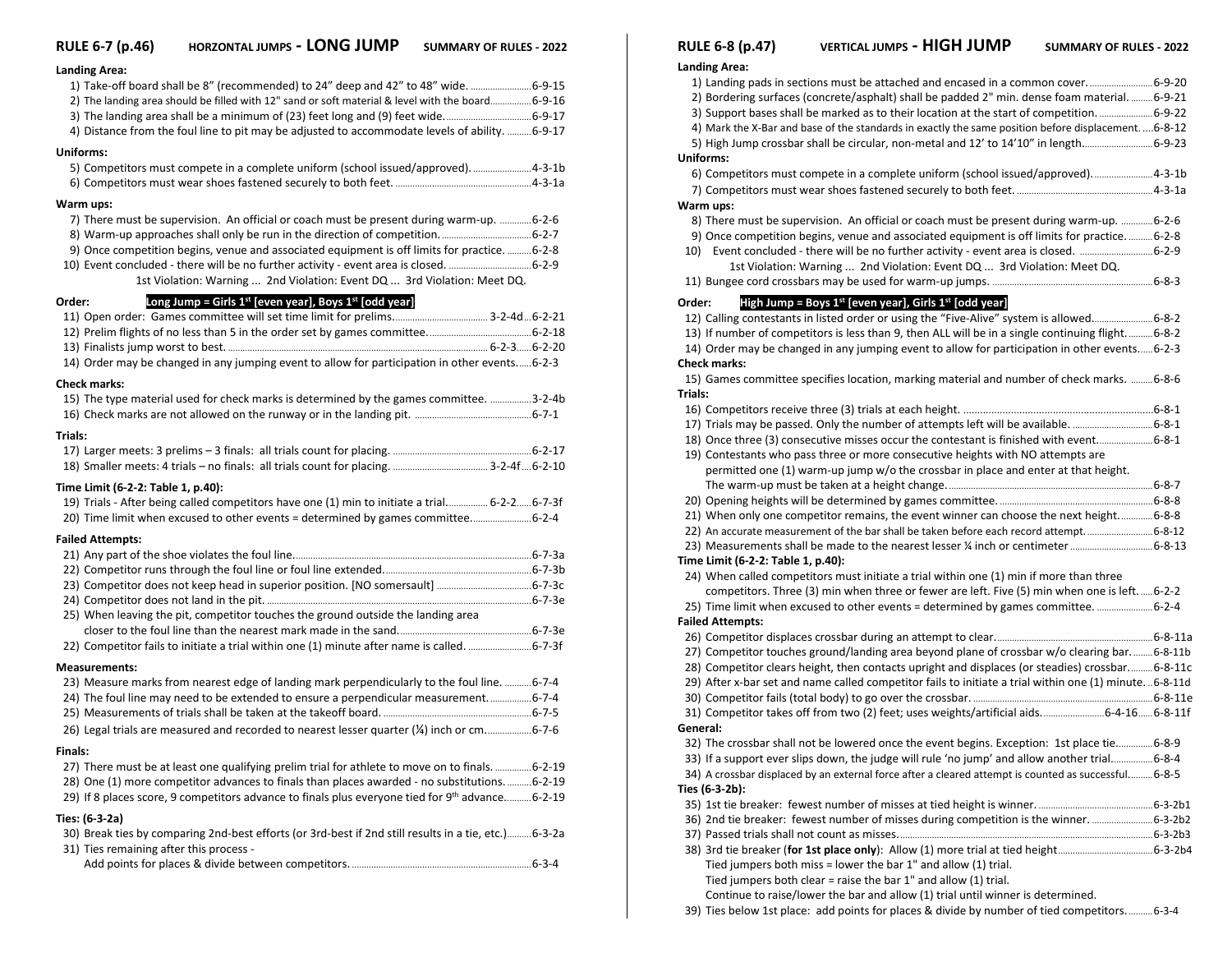# **RULE 6-8 (p.48) VERTICAL JUMPS - POLE VAULT (p1 of 2) SUMMARY OF RULES - <sup>2022</sup>**

### **Landing Area:**

|         | 3) Hard surfaces shall be padded with a minimum 2" of dense foam/suitable material.  6-9-28         |  |  |  |  |
|---------|-----------------------------------------------------------------------------------------------------|--|--|--|--|
|         | 4) Support bases must be secured or weighted to prevent them from tipping over. 6-9-29              |  |  |  |  |
|         |                                                                                                     |  |  |  |  |
|         | 6) Pole Vault crossbar shall be circular, non-metal and ≥ 14'8" and ≤ 14'10" in length6-9-30        |  |  |  |  |
|         | 7) The X-bar is placed 18" to 311/2" beyond the stop board toward the landing pit (Fig 14).  6-8-20 |  |  |  |  |
|         | Uniforms:                                                                                           |  |  |  |  |
|         | 8) Competitors must compete in a complete uniform (school issued/approved). 4-3-1b                  |  |  |  |  |
|         |                                                                                                     |  |  |  |  |
| Poles:  |                                                                                                     |  |  |  |  |
|         |                                                                                                     |  |  |  |  |
|         | 11) The bottom of pole may be protected tape, PVC, sponge rubber, suitable material.  6-8-14        |  |  |  |  |
|         | 12) Manufacturer's pole rating shall be a minimum of 34-inch in a contrasting color                 |  |  |  |  |
|         | located within or above top handhold position. And, a one 1-inch circular band                      |  |  |  |  |
|         | placed by the manufacturer to indicate the top handhold position is required. 6-8-15                |  |  |  |  |
|         | 13) Prior to competition, the coach must verify poles meet specifications and that                  |  |  |  |  |
|         |                                                                                                     |  |  |  |  |
|         | 14) Variable weight pole; mismarked pole; lighter rated pole = Illegal = Event DQ. 6-8-16           |  |  |  |  |
|         | Warm ups:                                                                                           |  |  |  |  |
|         | 15) Pole vault warm-up may not start until poles have been inspected & approved for use.  6-8-17    |  |  |  |  |
|         | 16) An official or coach must be present during warm-up. There must be supervision6-2-6             |  |  |  |  |
|         |                                                                                                     |  |  |  |  |
|         | 18) Once competition begins, venue and associated equipment is off limits for practice.  6-2-8      |  |  |  |  |
|         |                                                                                                     |  |  |  |  |
|         | 20) Event concluded – ALL associated equipment INCLUDING POLES is removed from area  6-2-9          |  |  |  |  |
|         | 1st Violation: Warning  2nd Violation: Event DQ  3rd Violation: Meet DQ.                            |  |  |  |  |
|         |                                                                                                     |  |  |  |  |
| Order:  | Pole Vault = Girls $1^{st}$ [even years], Boys $1^{st}$ [odd years]                                 |  |  |  |  |
|         | 22) Calling contestants in listed order or using the "Five Alive" system is allowed6-8-2            |  |  |  |  |
|         | 23) If number of competitors is less than 9, then ALL will be in a single continuing flight.  6-8-2 |  |  |  |  |
|         | 24) Order may be changed in any jumping event to allow for participation in other events 6-2-3      |  |  |  |  |
|         | <b>Check marks:</b>                                                                                 |  |  |  |  |
|         | 25) Checks marks are not allowed on the runway. They must be placed on the side.  6-8-21            |  |  |  |  |
| Grip:   |                                                                                                     |  |  |  |  |
|         | 26) Taping wrists is allowed; Tape NOT allowed on hand unless to cover an open wound6-8-22          |  |  |  |  |
|         | 27) Gloves NOT allowed. The use of a forearm cover to prevent injuries is permitted.  6-8-22        |  |  |  |  |
|         |                                                                                                     |  |  |  |  |
|         |                                                                                                     |  |  |  |  |
| Trials: |                                                                                                     |  |  |  |  |
|         |                                                                                                     |  |  |  |  |
|         | 31) When only one competitor remains, the event winner can choose the next height.  6-8-19          |  |  |  |  |
|         |                                                                                                     |  |  |  |  |
|         | 33) Trials may be passed. Only the number of attempts left will be available6-8-1                   |  |  |  |  |
|         | 34) Once three (3) consecutive misses occur the contestant is finished with event. 6-8-1            |  |  |  |  |
|         |                                                                                                     |  |  |  |  |
|         | 36) A crossbar displaced by an external force after a cleared attempt is counted as successful6-8-5 |  |  |  |  |
|         | 37) An accurate measurement of the bar shall be taken before each record attempt.  6-8-28           |  |  |  |  |
|         |                                                                                                     |  |  |  |  |
|         | Time Limit (6-2-2: Table 1, p.40):                                                                  |  |  |  |  |
|         | 39) When called competitors must initiate a trial within one (1) min if more than three             |  |  |  |  |
|         | competitors. Three (3) min when three or fewer are left. Five (5) min when one is left.  6-2-2      |  |  |  |  |
|         |                                                                                                     |  |  |  |  |

## 40) Time limit when excused to other events = determined by games committee.........................6-2-4

# **RULE 6-8 (p.48) VERTICAL JUMPS - POLE VAULT (p2 of 2) SUMMARY OF RULES - <sup>2022</sup>**

## **Failed Attempts:**

 $\overline{\phantom{a}}$ 

| raneu Attempts.                                                                                      |                                    |
|------------------------------------------------------------------------------------------------------|------------------------------------|
| 41) Competitor displaces crossbar with body or pole during an attempt to clear.  6-8-27a             |                                    |
| 42) Competitor leaves ground and fails to clear. (excludes aborted approaches)  6-8-27b              |                                    |
| 43) Uppermost hand is raised above starting point when they leave the ground or                      |                                    |
|                                                                                                      |                                    |
| 44) Body/pole touches ground/landing area beyond plane of stop board before clearing.  6-8-27d       |                                    |
|                                                                                                      |                                    |
| 46) Competitor clears the height, contacts upright and displaces (or steadies) crossbar.  6-8-27fg   |                                    |
| 47) Competitor grips the pole above the top circular band placed by the manufacturer.  6-8-27h       |                                    |
| 48) Competitor touches (or catches) pole to prevent it from dislodging crossbar.  6-8-27i            |                                    |
| General:                                                                                             |                                    |
| 49) No person except competitor, official or designee allowed to touch the pole 6-8-25               |                                    |
| 50) The crossbar shall not be lowered once the event begins except for a 1st place tie.  6-8-26      |                                    |
|                                                                                                      |                                    |
| 52) If a support is misplaced or slips, this is 'no vault' and another trial will be allowed.  6-8-4 |                                    |
| 53) Contestants who pass three (3) or more consecutive heights with NO attempts are                  |                                    |
| permitted two (2) minutes of warm-up per no. of opponents w/o the crossbar in place.                 |                                    |
| Warm up must occur at the height change and contestant(s) enter at that height.  6-8-18              |                                    |
| Ties (6-3-2b):                                                                                       |                                    |
|                                                                                                      |                                    |
| 55) 2nd tie breaker: fewest number of misses during competition is the winner 6-3-2b2                |                                    |
|                                                                                                      |                                    |
|                                                                                                      |                                    |
| Tied jumpers both miss = lower the bar $3"$ and allow (1) trial                                      |                                    |
| Tied jumpers both clear = raise the bar 3" and allow (1) trial                                       |                                    |
| Continue to raise/lower the bar and allow (1) trial until winner is determined.                      |                                    |
| 58) Ties below 1st place: add points for places & divide by number of tied competitors 6-3-4         |                                    |
|                                                                                                      |                                    |
| <b>Landing System</b><br>Figure 14<br>16'5"<br>20'2"<br>Page 59                                      |                                    |
| Rule 6-9-26                                                                                          |                                    |
| 31%"                                                                                                 |                                    |
| $\mathbf{\hat{\Psi}}_{\textrm{Restricted}}$                                                          |                                    |
| movement<br>$\mathbf{0}$ of BAR                                                                      |                                    |
| <b>18"</b>                                                                                           |                                    |
| Ÿ<br>$\circ$<br>48"                                                                                  |                                    |
| <b>Max Distance</b><br>$-16" - 16\%$<br>from top of                                                  |                                    |
| <b>Indard</b><br><b>Standard</b><br><b>STOPBOARD of</b>                                              | <sup>1</sup> REAR                  |
| <b>PLANTING BOX</b><br>to $PAD = 3"$                                                                 | <b>Taper to Match</b>              |
| <b>Max Width</b><br>across bottom                                                                    | sidewall or<br>15"<br>strike plate |
| of cutout for<br>Stopboard                                                                           | slope                              |
| ⇩<br><b>PLANTING BOX =36"</b><br><b>Bend</b>                                                         |                                    |
| 16'5"                                                                                                | Ý.                                 |
| 57%"                                                                                                 |                                    |
|                                                                                                      |                                    |
| <b>Box Collar</b><br>42%"<br><b>Box</b>                                                              | outline<br>top edge                |
|                                                                                                      | of PV box<br><b>Box</b>            |
| (ASTM Specification Standards)<br>Collar<br>Arm                                                      | Collar<br>Arm                      |
| Rule 6-9-27<br><b>Box</b><br>Collar                                                                  |                                    |
| Wings                                                                                                |                                    |
|                                                                                                      |                                    |
| <b>FRONT</b><br><b>Front Opening</b><br>$22" - 23"$                                                  |                                    |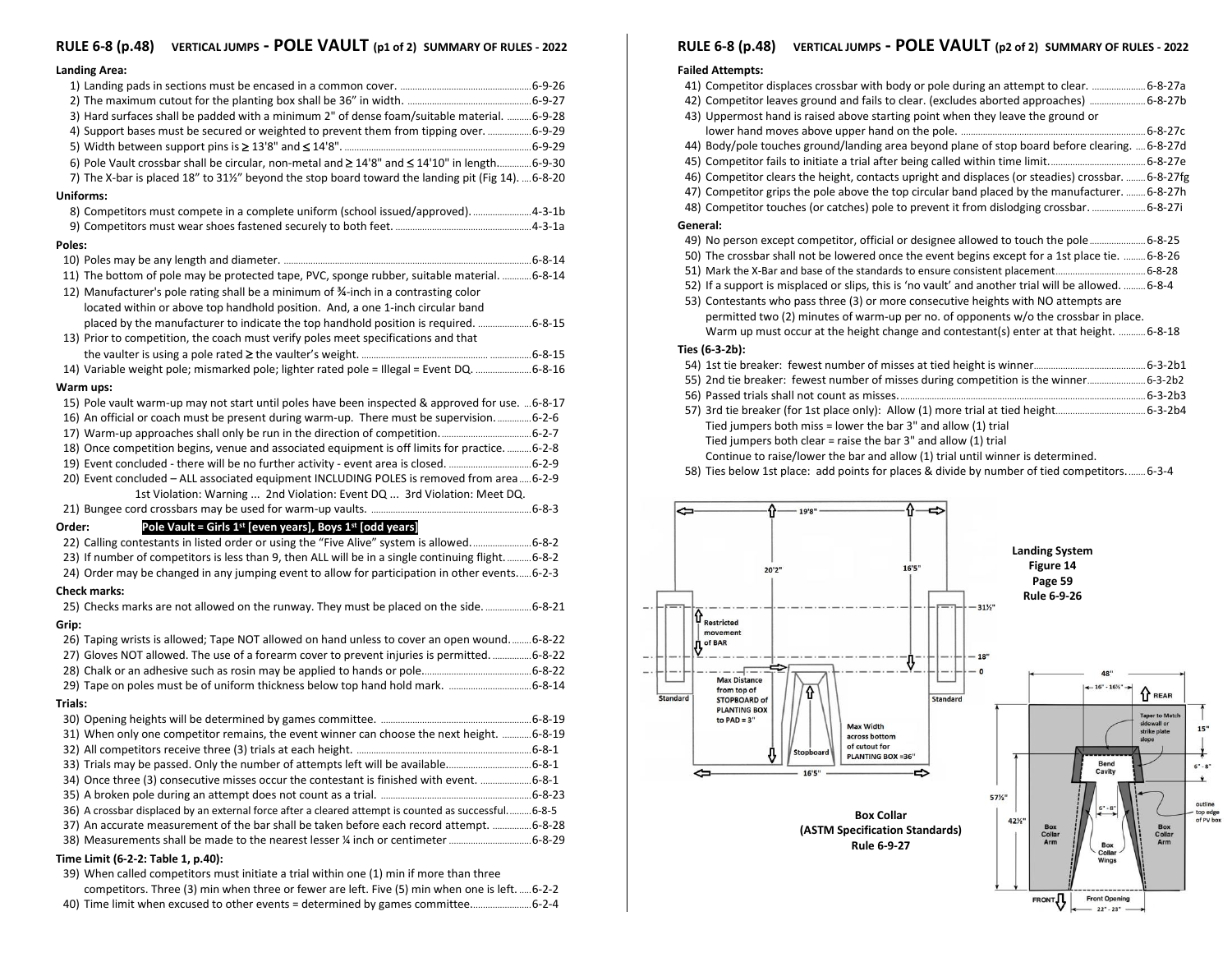# **Officials' Reference Field Events PROCEDURE 2022**

# **Uniform Guidelines**

## **PROACTIVE**:

Athletes may fix their uniforms before competition begins.

## **INVISIBLE**:

Socks; Arm Warmers; HAIR CONTROL; Visor; Waistband Logo; Undergarments; Medic Alert; Gloves in HJ & LJ

# **OK**:

Ski Band; Knit Watch Cap; Ball Cap; Jewelry; Sunglasses; Watches; Sweatband 2<sup>"</sup> wide; One Mfg Logo per top/bottom 22¼" square **NOT OK**:

Offensive Tattoo; Dew Rag; Temporary Body Adornment; Bare Midriff; Hazardous Jewelry; GLOVES in relays/shot/discus/vault

# **Check In**

A contestant who fails to report before the start of competition shall not be allowed to participate in the event (Rule 4-1-3). Contact the REFEREE.

# **Athletes Excused to Another Event**

- **KNOW** the procedure and time limits set by the *games committee*.
- **EXECOMMON SENSE** must prevail.
- **EXECT ASK** athletes at check-in if they have other events.

**RE-ORDER FLIGHTS** to facilitate athletes competing in other events. Inform the athletes they may choose to 1) move ahead in the order of competition or 2) take consecutive trials before being excused.

- **E PROACTIVE:** Allow a teammate or coach to report to a field event in place of the competitor if the competitor is competing in another event. Their presence validates the entry of the excused athlete.
- **TIME-STAMP** excused athletes when 1) they leave and 2) they return.
- **FINALS** DO NOT CALL an athlete who is legally excused to another event. Continue the competition.

**NOTE**: The competitor with the best prelim mark may wait until any excused competitors have taken all their trials to take the FINAL attempt of the competition (6-2-3).

# **Athlete Excused to Another Event - HAS NOT RETURNED**

## **SP, DT, & LJ**

If an athlete has not returned and all others have completed trials, announce that all remaining throws must be completed for example, in 10 minutes (or another pre-designated time).

## **HJ & PV**

If an athlete has not returned and all others have cleared the height, announce that the bar will raise. For example *"In 5 minutes* (or another pre-designated time) *the bar will raise to the next height."* Unused attempts will be marked as a *pass* and may be used at the new height.

# **Judges Terminology - ALL FIELD EVENTS**

# **CALLING TRIALS**

|                                                             | James 'UP'   William 'ON DECK'   Thomas 'ON HOLD'.                 |                                                 |                                                                             |  |  |  |  |
|-------------------------------------------------------------|--------------------------------------------------------------------|-------------------------------------------------|-----------------------------------------------------------------------------|--|--|--|--|
|                                                             | Competitors must be ready when they are 'UP,' not getting ready    |                                                 |                                                                             |  |  |  |  |
|                                                             | <b>GOOD ATTEMPT</b>                                                |                                                 |                                                                             |  |  |  |  |
|                                                             | 'Fair' - or - White Flag<br>(The use of FLAGS is recommended)      |                                                 |                                                                             |  |  |  |  |
|                                                             |                                                                    | <b>FAILED ATTEMPT</b><br>'Foul' - or - Red Flag | (The use of FLAGS is recommended)                                           |  |  |  |  |
|                                                             |                                                                    | <b>RECORDING TRIALS (HJ &amp; PV</b>            |                                                                             |  |  |  |  |
|                                                             |                                                                    |                                                 |                                                                             |  |  |  |  |
|                                                             |                                                                    | $O \rightarrow$ cleared height                  | $X \rightarrow$ failed attempt<br>$\bullet$ attempt passed                  |  |  |  |  |
|                                                             | <b>Order of Competition</b>                                        |                                                 |                                                                             |  |  |  |  |
|                                                             | ORDER                                                              | HJ, PV                                          | "5 Alive" format.<br>➡                                                      |  |  |  |  |
|                                                             |                                                                    |                                                 | If number of competitors is less than 9,<br>➡                               |  |  |  |  |
|                                                             |                                                                    |                                                 | then ALL will be in a single continuing flight.                             |  |  |  |  |
|                                                             | ORDER                                                              | DT & SP                                         | Regional & State Final will be 1-1-1.                                       |  |  |  |  |
| <b>Measuring Attempts</b>                                   |                                                                    |                                                 |                                                                             |  |  |  |  |
|                                                             | <b>MEASURE</b>                                                     | <b>LJ, HJ, PV, &amp; SP</b>                     | to nearest lesser 1/4" or cm.<br>⋫                                          |  |  |  |  |
|                                                             | <b>MEASURE</b>                                                     | <b>DISCUS</b>                                   | to nearest lesser 1" or EVEN cm.<br>➡                                       |  |  |  |  |
|                                                             | <b>MEASURE</b>                                                     | <b>LONG JUMP</b>                                | at the takeoff board not the pit.<br>➡                                      |  |  |  |  |
|                                                             | <b>MEASURE</b>                                                     | HJ & PV                                         | heights before record attempts in.<br>➡                                     |  |  |  |  |
| <b>Communication</b>                                        |                                                                    |                                                 |                                                                             |  |  |  |  |
|                                                             |                                                                    |                                                 | AVOID announcing the name of an athlete or school who's AWOL.               |  |  |  |  |
|                                                             | Clearly ANNOUNCE performance heights/distances after each attempt. |                                                 |                                                                             |  |  |  |  |
| п                                                           |                                                                    |                                                 | ANNOUNCE and CIRCLE the best performances after final attempts.             |  |  |  |  |
|                                                             | RECORD carefully in 'BESTS COLUMN.'                                |                                                 |                                                                             |  |  |  |  |
|                                                             |                                                                    |                                                 | ANNOUNCE order of finish and best performance at conclusion of competition. |  |  |  |  |
|                                                             |                                                                    | SEND INFORMATION to press box announcer.        |                                                                             |  |  |  |  |
|                                                             |                                                                    | <b>Advancing Prelims to Finals</b>              |                                                                             |  |  |  |  |
|                                                             |                                                                    | <b>DOUBLE-CHECK</b> the score sheet.            |                                                                             |  |  |  |  |
|                                                             | <b>CONFIRM -</b>                                                   |                                                 | The Finalists before announcing.                                            |  |  |  |  |
|                                                             | SEND FINALIST INFO to press box announcer.                         |                                                 |                                                                             |  |  |  |  |
|                                                             | <b>ANNOUNCE -</b>                                                  |                                                 | 1) Finalists & best prelim performance;                                     |  |  |  |  |
|                                                             |                                                                    |                                                 | 2) time at which finals begin.                                              |  |  |  |  |
|                                                             | (optional)                                                         |                                                 | RE-WRITE Finalists AND best prelim mark on                                  |  |  |  |  |
|                                                             |                                                                    |                                                 | another sheet in order of finals competition.                               |  |  |  |  |
|                                                             |                                                                    |                                                 | Competitors may view video in a coaches box or unrestricted area.           |  |  |  |  |
| Appeals / Questions (example: improper attire or implement) |                                                                    |                                                 |                                                                             |  |  |  |  |
|                                                             | 1) Record the performances.                                        |                                                 |                                                                             |  |  |  |  |

- 2) Do not announce results if there is a question or appeal.
- 3) Contact the REFEREE to resolve issue.